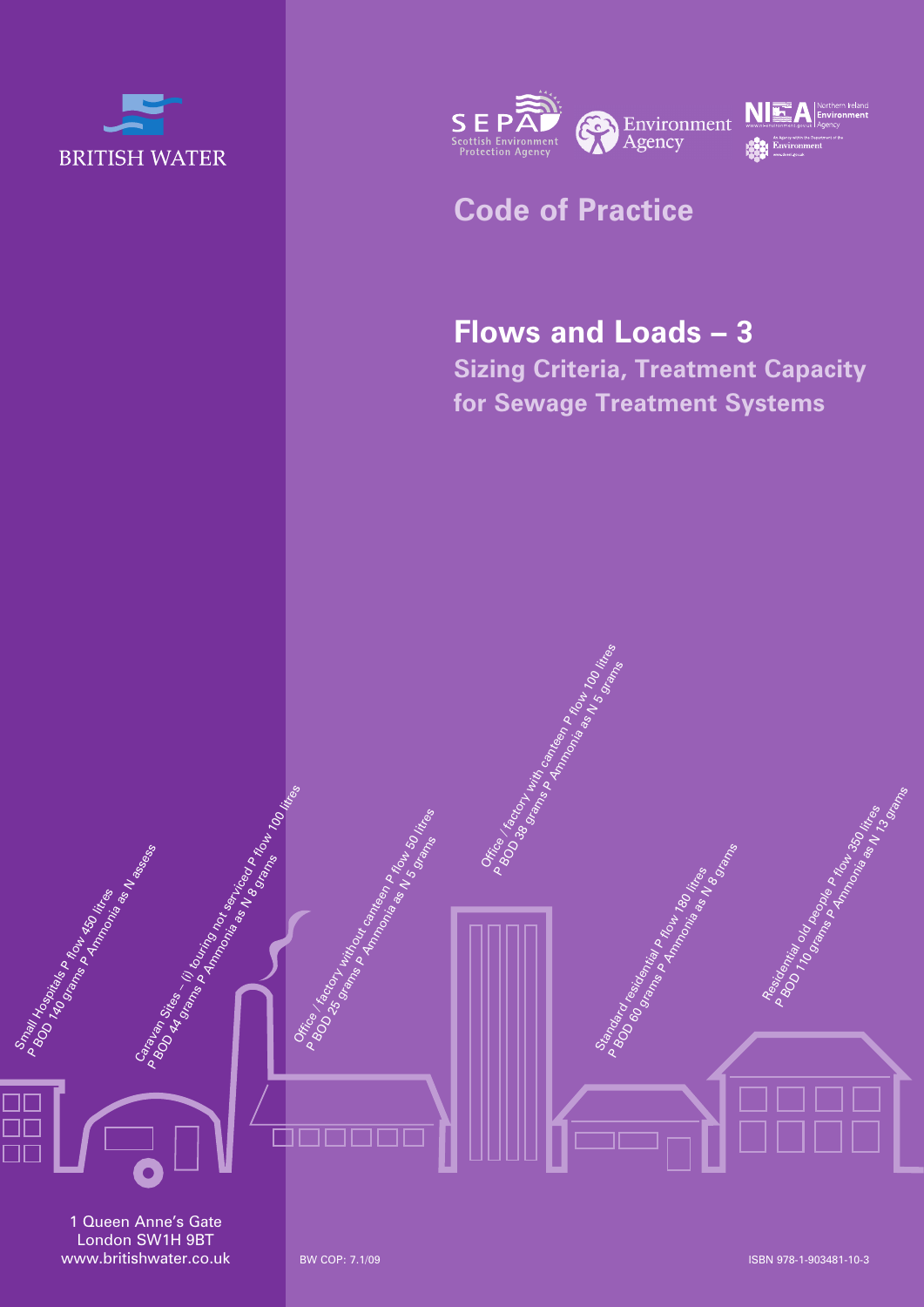

#### Code of Practice

## **Flows and Loads – Sizing Criteria, Treatment Capacity for Sewage Treatment Systems**

This code of practice was prepared by the British Water Package Sewage Treatment Plant Focus Group comprising manufacturers, suppliers and service companies of all types of small wastewater treatment systems.

The Environment Agency, the Northern Ireland Environment Agency and the Scottish Environment Protection Agency support the use of this code of practice, but the Agencies do not specifically endorse any particular manufacturer's product.

This code of practice provides a table of loadings which allows the total daily sewage load from properties to be calculated and it is recommended that all designers should use this table when sizing and designing non-mains sewage treatment systems. The flows and loads values given represent current best knowledge within the UK but may change with time in line with per capita water use.

Where proposed alternative usage rates or methods of sizing might be more appropriate for a particular application this should be supported by the collection of data or additional site specific evidence to validate the proposal. Professional judgment is required and may be used to compare alternatives especially when assessing sewage strengths and treatability.

Guidance is provided to assist the user to identify the various sources of sewage, to consider the nature of the sewage to be treated and to make users aware of issues which may affect treatability and system performance. Each manufacturer is aware of the capabilities of their own systems with respect to different situations.

The table of loadings may be used to design all sizes of sewage treatment systems serving up to 1000 population.

Use of this code of practice by all UK manufacturers and system designers will:

- l help to clearly define site activity and sewage sources
- promote a consistent approach to collecting accurate and complete loading information
- provide consistent information about problem effluents and treatability, and
- l promote the design and installation of appropriate treatment systems and so reduce the problem of undersized systems causing environmental contamination.

The loadings in this code of practice are more comprehensive than in previously published guidance, they are generally higher and include values for ammonia.

#### **1 Scope**

The purpose of this code of practice is to provide an appropriate table of loadings (volumes and loads) to allow the total daily load entering a treatment system to be calculated.

#### **2 Regulations**

Early contact with the Regulator to discuss the proposed discharge of sewage effluent is advisable.

- l Planning requirements, eg *DETR Circular 3/99, site survey, etc.*
- l Building regulations, eg part H *DTLR England & Wales, part M Scotland, Water (Northern Ireland) Order 1999 and Northern Ireland building regulations.*
- l A Permit, Authorisation or Consent to discharge will be required from the environmental regulators (the Agencies).
- **•** Planning permission (Local Authority Planning Guidance).
- **3 Definitions of terms**
- **Population (P)** number of people the system will serve.
- **Biochemical oxygen demand (BOD<sub>5</sub>)** Mass concentration of dissolved oxygen consumed under specified conditions (5 days at 20° C with nitrification inhibition) by the biological oxidation of organic and/or inorganic matter in water.
- **Ammonia expressed as mg/l N** Ammonia is NH<sub>3</sub>, Ammonium is NH4OH. In wastewater we frequently refer to and use the word/symbol, ammonia/NH<sub>3</sub>. The term ammonia usually includes ammonium as well.

#### **4 Selection considerations – all applications**

- Values and conditions required by any regulatory permit or consent.
- Loading figures for each specified load are given for Flow, BOD and  $NH<sub>2</sub>$ .
- l The user/purchaser of the system must declare **ALL ACTIVITIES** to enable all loads entering the treatment system to be identified and evaluated. The user/purchaser should be made aware that there is a risk of poor performance from the equipment if loads are understated. The accuracy of the declared loads is of paramount importance.
- Guidance points given under each category suggest questions to enable the specifier to recognise variable or unusual loads,

particular to that site, to improve correct system selection and design.

- Total daily loadings are calculated based on the anticipated final maximum capacity of the site. New sites initially may have a reduced business level but the system suggested should reflect the full business potential, e.g. a system suggested for a hotel or caravan site or any other application, with an average 80% occupancy rate should be designed to handle 100% occupancy. The equipment selected by the specifier should reflect the maximum potential of the site. Where a specifier is instructed to use lower occupancy rates, this should be recorded. Flow balancing should be considered where appropriate
- l Excess disinfectants, chemicals, etc can affect the biological processes as can specific toxic substances from site activities e.g. photographic chemicals, weed killers, motor oils. It is assumed that these substances are excluded from the wastes to be treated.
- Some water treatment equipment effluents eg softeners, chlorinated backwashes may not be acceptable; system designers should specifically accept or exclude their use. Many treatment system designs will accept regenerants into their units, however this must be checked and agreed.
- Water saving devices affect sewage strength, the impact of their installation should be identified.
- l Laundries affect sewage strength and treatability; their proportion should be identified.
- Surface/storm water is not permitted as part of the wastewater stream and must be excluded.
- It is assumed, unless stated, that waste disposal units (WDU) are not in use.
- l Undersizing of equipment is to be avoided as it is always better to have a plant slightly oversized, rather than on the limit or undersized.
- The owner of the treatment system holds the permit, consent *or authorisation to discharge and should be aware that he is responsible for the effluent quality discharged. Thus all sources of discharge into the system must be declared. It is an offence if the effluent fails to comply with the regulators requirements.*

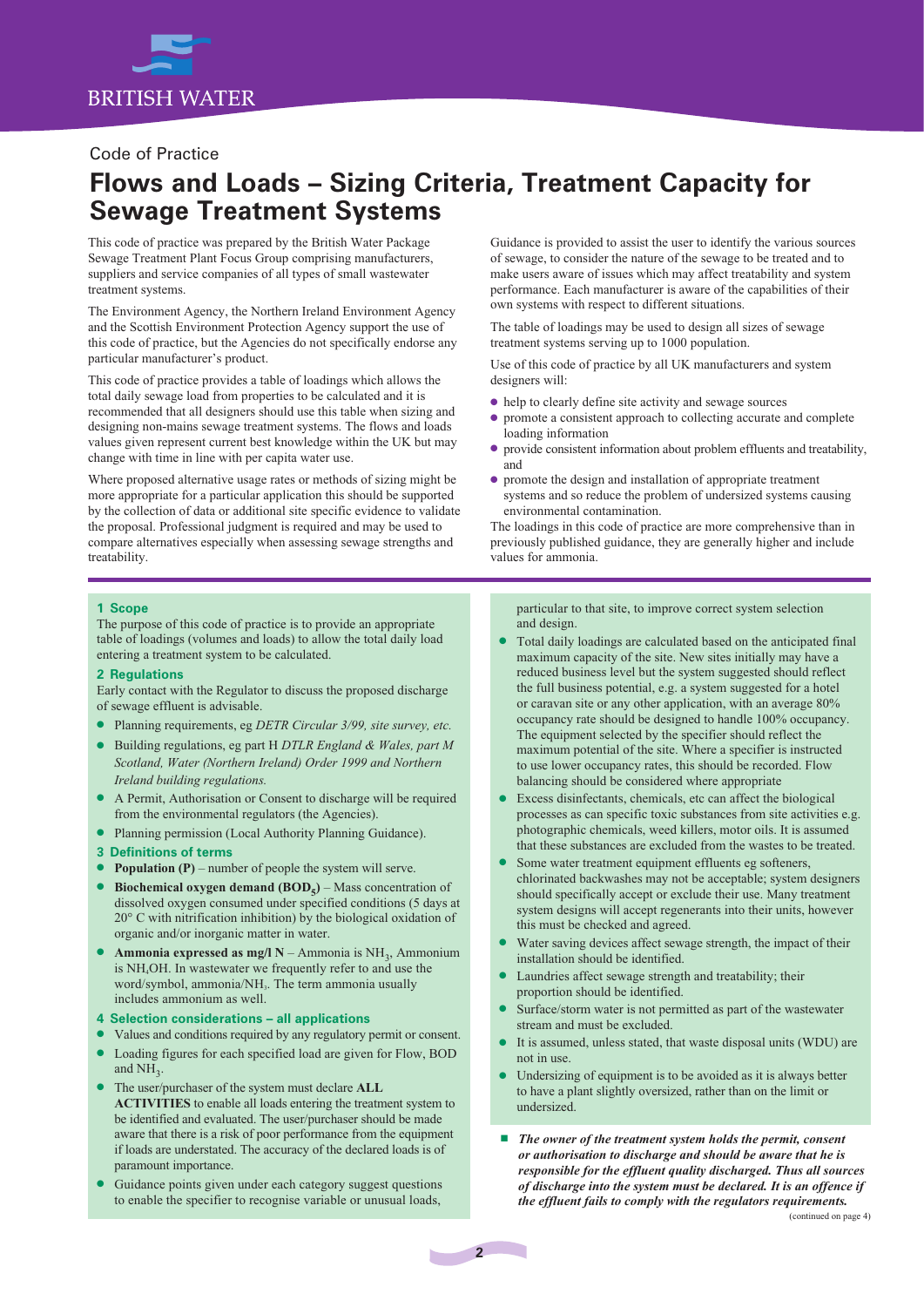

### **Table of Loadings for Sewage Treatment Systems**

| <b>DOMESTIC DWELLINGS</b><br>(Litres)<br>(Grams)<br>(Grams)<br>Standard residential<br>180<br>8<br>60<br>8<br>Mobile home type caravans with full services<br>180<br>75<br><b>INDUSTRIAL</b><br>Office / Factory without canteen<br>50<br>25<br>5<br>Office / Factory with canteen<br>100<br>38<br>5<br>Open industrial site, e.g. construction, quarry, without canteen<br>60<br>25<br>5<br>*Full-time Day Staff<br>90<br>38<br>5<br>*Part-time Staff (4 hr shift)<br>3<br>25<br>45<br><b>SCHOOLS</b><br>5<br>Non-residential with canteen cooking on site<br>90<br>38<br>Non-residential without a canteen<br>5<br>50<br>25<br>Boarding school (i) residents<br>200<br>75<br>10<br>(ii) day staff (inc. mid-day meal)<br>90<br>38<br>5<br><b>HOTELS, PUBS &amp; CLUBS</b><br><b>Hotel Guests (Prestige hotels)</b><br>300<br>105<br>12<br>Hotel Guests (3 <sup>*</sup> & 4 <sup>*</sup> hotels)<br>250<br>94<br>10<br>Guests (Bedroom only - no meals)<br>6<br>80<br>50<br>Residential Training/Conference Guest (inclusive all meals)<br>350<br>150<br>15<br>Non residential Conference Guest<br>2.5<br>60<br>25<br><b>Drinkers</b><br>12<br>15<br>5<br>227<br>94<br>10<br>Holiday camp chalet resident<br><b>Resident Staff</b><br>180<br>75<br>10<br>38<br>$\overline{4}$<br>Restaurants - Full Meals - luxury catering<br>30<br>25<br>- pre-prepared catering<br>30<br>2.5<br>- Snack Bars & bar meals<br>15<br>2.5<br>19<br>- Function Rooms including buffets<br>15<br>2.5<br>19<br>- Fast Food i.e. (roadside restaurants)<br>12<br>2.5<br>12<br>- Fast Food Meal (burger chain and similar)<br>12<br>15<br>$\overline{4}$<br>Students (Accommodation only)<br>100<br>56<br>5<br><b>AMENITY SITES</b><br>10<br>12<br>2.5<br>Toilet Blocks (per use)<br>Toilet (WC) (per use)<br>10<br>12<br>2.5<br>Toilet (Urinal) (per use)<br>12<br>2.5<br>5<br>10<br>Toilet Blocks in long stay car parks/lorry parks (per use)<br>19<br>$\overline{4}$<br>Shower (per use)<br>40<br>$\overline{2}$<br>19<br>Golf Club<br>20<br>19<br>5<br>Local community sports club, e.g. squash, rugby & football<br>6<br>40<br>25<br>Swimming (where a separate pool exists without an associated sports centre)<br>12<br>2.5<br>10<br><b>Health Club/Sports Centre</b><br>50<br>19<br>$\overline{4}$<br>Tent sites<br>75<br>44<br>8<br>Caravan Sites - (i) Touring not serviced<br>100<br>8<br>44<br>(ii) Static not serviced<br>100<br>8<br>44<br>(iii) Static fully serviced<br>180<br>75<br>8<br><b>HOSPITALS &amp; RESIDENTIAL CARE HOMES</b><br>350<br>Residential old people / nursing<br>110<br>13<br>Small hospitals<br>450<br>140<br>Assess<br>Large hospitals<br>Assess individually | Per person / activity / day (unless otherwise specified) | <b>FLOW</b> | <b>BOD</b> | Ammonia |
|----------------------------------------------------------------------------------------------------------------------------------------------------------------------------------------------------------------------------------------------------------------------------------------------------------------------------------------------------------------------------------------------------------------------------------------------------------------------------------------------------------------------------------------------------------------------------------------------------------------------------------------------------------------------------------------------------------------------------------------------------------------------------------------------------------------------------------------------------------------------------------------------------------------------------------------------------------------------------------------------------------------------------------------------------------------------------------------------------------------------------------------------------------------------------------------------------------------------------------------------------------------------------------------------------------------------------------------------------------------------------------------------------------------------------------------------------------------------------------------------------------------------------------------------------------------------------------------------------------------------------------------------------------------------------------------------------------------------------------------------------------------------------------------------------------------------------------------------------------------------------------------------------------------------------------------------------------------------------------------------------------------------------------------------------------------------------------------------------------------------------------------------------------------------------------------------------------------------------------------------------------------------------------------------------------------------------------------------------------------------------------------------------------------------------------------------------------------------------------------------------------------------------------------------------------------------------------------------------------------------------------------------------------------------------------|----------------------------------------------------------|-------------|------------|---------|
|                                                                                                                                                                                                                                                                                                                                                                                                                                                                                                                                                                                                                                                                                                                                                                                                                                                                                                                                                                                                                                                                                                                                                                                                                                                                                                                                                                                                                                                                                                                                                                                                                                                                                                                                                                                                                                                                                                                                                                                                                                                                                                                                                                                                                                                                                                                                                                                                                                                                                                                                                                                                                                                                                  |                                                          |             |            | as N    |
|                                                                                                                                                                                                                                                                                                                                                                                                                                                                                                                                                                                                                                                                                                                                                                                                                                                                                                                                                                                                                                                                                                                                                                                                                                                                                                                                                                                                                                                                                                                                                                                                                                                                                                                                                                                                                                                                                                                                                                                                                                                                                                                                                                                                                                                                                                                                                                                                                                                                                                                                                                                                                                                                                  |                                                          |             |            |         |
|                                                                                                                                                                                                                                                                                                                                                                                                                                                                                                                                                                                                                                                                                                                                                                                                                                                                                                                                                                                                                                                                                                                                                                                                                                                                                                                                                                                                                                                                                                                                                                                                                                                                                                                                                                                                                                                                                                                                                                                                                                                                                                                                                                                                                                                                                                                                                                                                                                                                                                                                                                                                                                                                                  |                                                          |             |            |         |
|                                                                                                                                                                                                                                                                                                                                                                                                                                                                                                                                                                                                                                                                                                                                                                                                                                                                                                                                                                                                                                                                                                                                                                                                                                                                                                                                                                                                                                                                                                                                                                                                                                                                                                                                                                                                                                                                                                                                                                                                                                                                                                                                                                                                                                                                                                                                                                                                                                                                                                                                                                                                                                                                                  |                                                          |             |            |         |
|                                                                                                                                                                                                                                                                                                                                                                                                                                                                                                                                                                                                                                                                                                                                                                                                                                                                                                                                                                                                                                                                                                                                                                                                                                                                                                                                                                                                                                                                                                                                                                                                                                                                                                                                                                                                                                                                                                                                                                                                                                                                                                                                                                                                                                                                                                                                                                                                                                                                                                                                                                                                                                                                                  |                                                          |             |            |         |
|                                                                                                                                                                                                                                                                                                                                                                                                                                                                                                                                                                                                                                                                                                                                                                                                                                                                                                                                                                                                                                                                                                                                                                                                                                                                                                                                                                                                                                                                                                                                                                                                                                                                                                                                                                                                                                                                                                                                                                                                                                                                                                                                                                                                                                                                                                                                                                                                                                                                                                                                                                                                                                                                                  |                                                          |             |            |         |
|                                                                                                                                                                                                                                                                                                                                                                                                                                                                                                                                                                                                                                                                                                                                                                                                                                                                                                                                                                                                                                                                                                                                                                                                                                                                                                                                                                                                                                                                                                                                                                                                                                                                                                                                                                                                                                                                                                                                                                                                                                                                                                                                                                                                                                                                                                                                                                                                                                                                                                                                                                                                                                                                                  |                                                          |             |            |         |
|                                                                                                                                                                                                                                                                                                                                                                                                                                                                                                                                                                                                                                                                                                                                                                                                                                                                                                                                                                                                                                                                                                                                                                                                                                                                                                                                                                                                                                                                                                                                                                                                                                                                                                                                                                                                                                                                                                                                                                                                                                                                                                                                                                                                                                                                                                                                                                                                                                                                                                                                                                                                                                                                                  |                                                          |             |            |         |
|                                                                                                                                                                                                                                                                                                                                                                                                                                                                                                                                                                                                                                                                                                                                                                                                                                                                                                                                                                                                                                                                                                                                                                                                                                                                                                                                                                                                                                                                                                                                                                                                                                                                                                                                                                                                                                                                                                                                                                                                                                                                                                                                                                                                                                                                                                                                                                                                                                                                                                                                                                                                                                                                                  |                                                          |             |            |         |
|                                                                                                                                                                                                                                                                                                                                                                                                                                                                                                                                                                                                                                                                                                                                                                                                                                                                                                                                                                                                                                                                                                                                                                                                                                                                                                                                                                                                                                                                                                                                                                                                                                                                                                                                                                                                                                                                                                                                                                                                                                                                                                                                                                                                                                                                                                                                                                                                                                                                                                                                                                                                                                                                                  |                                                          |             |            |         |
|                                                                                                                                                                                                                                                                                                                                                                                                                                                                                                                                                                                                                                                                                                                                                                                                                                                                                                                                                                                                                                                                                                                                                                                                                                                                                                                                                                                                                                                                                                                                                                                                                                                                                                                                                                                                                                                                                                                                                                                                                                                                                                                                                                                                                                                                                                                                                                                                                                                                                                                                                                                                                                                                                  |                                                          |             |            |         |
|                                                                                                                                                                                                                                                                                                                                                                                                                                                                                                                                                                                                                                                                                                                                                                                                                                                                                                                                                                                                                                                                                                                                                                                                                                                                                                                                                                                                                                                                                                                                                                                                                                                                                                                                                                                                                                                                                                                                                                                                                                                                                                                                                                                                                                                                                                                                                                                                                                                                                                                                                                                                                                                                                  |                                                          |             |            |         |
|                                                                                                                                                                                                                                                                                                                                                                                                                                                                                                                                                                                                                                                                                                                                                                                                                                                                                                                                                                                                                                                                                                                                                                                                                                                                                                                                                                                                                                                                                                                                                                                                                                                                                                                                                                                                                                                                                                                                                                                                                                                                                                                                                                                                                                                                                                                                                                                                                                                                                                                                                                                                                                                                                  |                                                          |             |            |         |
|                                                                                                                                                                                                                                                                                                                                                                                                                                                                                                                                                                                                                                                                                                                                                                                                                                                                                                                                                                                                                                                                                                                                                                                                                                                                                                                                                                                                                                                                                                                                                                                                                                                                                                                                                                                                                                                                                                                                                                                                                                                                                                                                                                                                                                                                                                                                                                                                                                                                                                                                                                                                                                                                                  |                                                          |             |            |         |
|                                                                                                                                                                                                                                                                                                                                                                                                                                                                                                                                                                                                                                                                                                                                                                                                                                                                                                                                                                                                                                                                                                                                                                                                                                                                                                                                                                                                                                                                                                                                                                                                                                                                                                                                                                                                                                                                                                                                                                                                                                                                                                                                                                                                                                                                                                                                                                                                                                                                                                                                                                                                                                                                                  |                                                          |             |            |         |
|                                                                                                                                                                                                                                                                                                                                                                                                                                                                                                                                                                                                                                                                                                                                                                                                                                                                                                                                                                                                                                                                                                                                                                                                                                                                                                                                                                                                                                                                                                                                                                                                                                                                                                                                                                                                                                                                                                                                                                                                                                                                                                                                                                                                                                                                                                                                                                                                                                                                                                                                                                                                                                                                                  |                                                          |             |            |         |
|                                                                                                                                                                                                                                                                                                                                                                                                                                                                                                                                                                                                                                                                                                                                                                                                                                                                                                                                                                                                                                                                                                                                                                                                                                                                                                                                                                                                                                                                                                                                                                                                                                                                                                                                                                                                                                                                                                                                                                                                                                                                                                                                                                                                                                                                                                                                                                                                                                                                                                                                                                                                                                                                                  |                                                          |             |            |         |
|                                                                                                                                                                                                                                                                                                                                                                                                                                                                                                                                                                                                                                                                                                                                                                                                                                                                                                                                                                                                                                                                                                                                                                                                                                                                                                                                                                                                                                                                                                                                                                                                                                                                                                                                                                                                                                                                                                                                                                                                                                                                                                                                                                                                                                                                                                                                                                                                                                                                                                                                                                                                                                                                                  |                                                          |             |            |         |
|                                                                                                                                                                                                                                                                                                                                                                                                                                                                                                                                                                                                                                                                                                                                                                                                                                                                                                                                                                                                                                                                                                                                                                                                                                                                                                                                                                                                                                                                                                                                                                                                                                                                                                                                                                                                                                                                                                                                                                                                                                                                                                                                                                                                                                                                                                                                                                                                                                                                                                                                                                                                                                                                                  |                                                          |             |            |         |
|                                                                                                                                                                                                                                                                                                                                                                                                                                                                                                                                                                                                                                                                                                                                                                                                                                                                                                                                                                                                                                                                                                                                                                                                                                                                                                                                                                                                                                                                                                                                                                                                                                                                                                                                                                                                                                                                                                                                                                                                                                                                                                                                                                                                                                                                                                                                                                                                                                                                                                                                                                                                                                                                                  |                                                          |             |            |         |
|                                                                                                                                                                                                                                                                                                                                                                                                                                                                                                                                                                                                                                                                                                                                                                                                                                                                                                                                                                                                                                                                                                                                                                                                                                                                                                                                                                                                                                                                                                                                                                                                                                                                                                                                                                                                                                                                                                                                                                                                                                                                                                                                                                                                                                                                                                                                                                                                                                                                                                                                                                                                                                                                                  |                                                          |             |            |         |
|                                                                                                                                                                                                                                                                                                                                                                                                                                                                                                                                                                                                                                                                                                                                                                                                                                                                                                                                                                                                                                                                                                                                                                                                                                                                                                                                                                                                                                                                                                                                                                                                                                                                                                                                                                                                                                                                                                                                                                                                                                                                                                                                                                                                                                                                                                                                                                                                                                                                                                                                                                                                                                                                                  |                                                          |             |            |         |
|                                                                                                                                                                                                                                                                                                                                                                                                                                                                                                                                                                                                                                                                                                                                                                                                                                                                                                                                                                                                                                                                                                                                                                                                                                                                                                                                                                                                                                                                                                                                                                                                                                                                                                                                                                                                                                                                                                                                                                                                                                                                                                                                                                                                                                                                                                                                                                                                                                                                                                                                                                                                                                                                                  |                                                          |             |            |         |
|                                                                                                                                                                                                                                                                                                                                                                                                                                                                                                                                                                                                                                                                                                                                                                                                                                                                                                                                                                                                                                                                                                                                                                                                                                                                                                                                                                                                                                                                                                                                                                                                                                                                                                                                                                                                                                                                                                                                                                                                                                                                                                                                                                                                                                                                                                                                                                                                                                                                                                                                                                                                                                                                                  |                                                          |             |            |         |
|                                                                                                                                                                                                                                                                                                                                                                                                                                                                                                                                                                                                                                                                                                                                                                                                                                                                                                                                                                                                                                                                                                                                                                                                                                                                                                                                                                                                                                                                                                                                                                                                                                                                                                                                                                                                                                                                                                                                                                                                                                                                                                                                                                                                                                                                                                                                                                                                                                                                                                                                                                                                                                                                                  |                                                          |             |            |         |
|                                                                                                                                                                                                                                                                                                                                                                                                                                                                                                                                                                                                                                                                                                                                                                                                                                                                                                                                                                                                                                                                                                                                                                                                                                                                                                                                                                                                                                                                                                                                                                                                                                                                                                                                                                                                                                                                                                                                                                                                                                                                                                                                                                                                                                                                                                                                                                                                                                                                                                                                                                                                                                                                                  |                                                          |             |            |         |
|                                                                                                                                                                                                                                                                                                                                                                                                                                                                                                                                                                                                                                                                                                                                                                                                                                                                                                                                                                                                                                                                                                                                                                                                                                                                                                                                                                                                                                                                                                                                                                                                                                                                                                                                                                                                                                                                                                                                                                                                                                                                                                                                                                                                                                                                                                                                                                                                                                                                                                                                                                                                                                                                                  |                                                          |             |            |         |
|                                                                                                                                                                                                                                                                                                                                                                                                                                                                                                                                                                                                                                                                                                                                                                                                                                                                                                                                                                                                                                                                                                                                                                                                                                                                                                                                                                                                                                                                                                                                                                                                                                                                                                                                                                                                                                                                                                                                                                                                                                                                                                                                                                                                                                                                                                                                                                                                                                                                                                                                                                                                                                                                                  |                                                          |             |            |         |
|                                                                                                                                                                                                                                                                                                                                                                                                                                                                                                                                                                                                                                                                                                                                                                                                                                                                                                                                                                                                                                                                                                                                                                                                                                                                                                                                                                                                                                                                                                                                                                                                                                                                                                                                                                                                                                                                                                                                                                                                                                                                                                                                                                                                                                                                                                                                                                                                                                                                                                                                                                                                                                                                                  |                                                          |             |            |         |
|                                                                                                                                                                                                                                                                                                                                                                                                                                                                                                                                                                                                                                                                                                                                                                                                                                                                                                                                                                                                                                                                                                                                                                                                                                                                                                                                                                                                                                                                                                                                                                                                                                                                                                                                                                                                                                                                                                                                                                                                                                                                                                                                                                                                                                                                                                                                                                                                                                                                                                                                                                                                                                                                                  |                                                          |             |            |         |
|                                                                                                                                                                                                                                                                                                                                                                                                                                                                                                                                                                                                                                                                                                                                                                                                                                                                                                                                                                                                                                                                                                                                                                                                                                                                                                                                                                                                                                                                                                                                                                                                                                                                                                                                                                                                                                                                                                                                                                                                                                                                                                                                                                                                                                                                                                                                                                                                                                                                                                                                                                                                                                                                                  |                                                          |             |            |         |
|                                                                                                                                                                                                                                                                                                                                                                                                                                                                                                                                                                                                                                                                                                                                                                                                                                                                                                                                                                                                                                                                                                                                                                                                                                                                                                                                                                                                                                                                                                                                                                                                                                                                                                                                                                                                                                                                                                                                                                                                                                                                                                                                                                                                                                                                                                                                                                                                                                                                                                                                                                                                                                                                                  |                                                          |             |            |         |
|                                                                                                                                                                                                                                                                                                                                                                                                                                                                                                                                                                                                                                                                                                                                                                                                                                                                                                                                                                                                                                                                                                                                                                                                                                                                                                                                                                                                                                                                                                                                                                                                                                                                                                                                                                                                                                                                                                                                                                                                                                                                                                                                                                                                                                                                                                                                                                                                                                                                                                                                                                                                                                                                                  |                                                          |             |            |         |
|                                                                                                                                                                                                                                                                                                                                                                                                                                                                                                                                                                                                                                                                                                                                                                                                                                                                                                                                                                                                                                                                                                                                                                                                                                                                                                                                                                                                                                                                                                                                                                                                                                                                                                                                                                                                                                                                                                                                                                                                                                                                                                                                                                                                                                                                                                                                                                                                                                                                                                                                                                                                                                                                                  |                                                          |             |            |         |
|                                                                                                                                                                                                                                                                                                                                                                                                                                                                                                                                                                                                                                                                                                                                                                                                                                                                                                                                                                                                                                                                                                                                                                                                                                                                                                                                                                                                                                                                                                                                                                                                                                                                                                                                                                                                                                                                                                                                                                                                                                                                                                                                                                                                                                                                                                                                                                                                                                                                                                                                                                                                                                                                                  |                                                          |             |            |         |
|                                                                                                                                                                                                                                                                                                                                                                                                                                                                                                                                                                                                                                                                                                                                                                                                                                                                                                                                                                                                                                                                                                                                                                                                                                                                                                                                                                                                                                                                                                                                                                                                                                                                                                                                                                                                                                                                                                                                                                                                                                                                                                                                                                                                                                                                                                                                                                                                                                                                                                                                                                                                                                                                                  |                                                          |             |            |         |
|                                                                                                                                                                                                                                                                                                                                                                                                                                                                                                                                                                                                                                                                                                                                                                                                                                                                                                                                                                                                                                                                                                                                                                                                                                                                                                                                                                                                                                                                                                                                                                                                                                                                                                                                                                                                                                                                                                                                                                                                                                                                                                                                                                                                                                                                                                                                                                                                                                                                                                                                                                                                                                                                                  |                                                          |             |            |         |
|                                                                                                                                                                                                                                                                                                                                                                                                                                                                                                                                                                                                                                                                                                                                                                                                                                                                                                                                                                                                                                                                                                                                                                                                                                                                                                                                                                                                                                                                                                                                                                                                                                                                                                                                                                                                                                                                                                                                                                                                                                                                                                                                                                                                                                                                                                                                                                                                                                                                                                                                                                                                                                                                                  |                                                          |             |            |         |
|                                                                                                                                                                                                                                                                                                                                                                                                                                                                                                                                                                                                                                                                                                                                                                                                                                                                                                                                                                                                                                                                                                                                                                                                                                                                                                                                                                                                                                                                                                                                                                                                                                                                                                                                                                                                                                                                                                                                                                                                                                                                                                                                                                                                                                                                                                                                                                                                                                                                                                                                                                                                                                                                                  |                                                          |             |            |         |
|                                                                                                                                                                                                                                                                                                                                                                                                                                                                                                                                                                                                                                                                                                                                                                                                                                                                                                                                                                                                                                                                                                                                                                                                                                                                                                                                                                                                                                                                                                                                                                                                                                                                                                                                                                                                                                                                                                                                                                                                                                                                                                                                                                                                                                                                                                                                                                                                                                                                                                                                                                                                                                                                                  |                                                          |             |            |         |
|                                                                                                                                                                                                                                                                                                                                                                                                                                                                                                                                                                                                                                                                                                                                                                                                                                                                                                                                                                                                                                                                                                                                                                                                                                                                                                                                                                                                                                                                                                                                                                                                                                                                                                                                                                                                                                                                                                                                                                                                                                                                                                                                                                                                                                                                                                                                                                                                                                                                                                                                                                                                                                                                                  |                                                          |             |            |         |
|                                                                                                                                                                                                                                                                                                                                                                                                                                                                                                                                                                                                                                                                                                                                                                                                                                                                                                                                                                                                                                                                                                                                                                                                                                                                                                                                                                                                                                                                                                                                                                                                                                                                                                                                                                                                                                                                                                                                                                                                                                                                                                                                                                                                                                                                                                                                                                                                                                                                                                                                                                                                                                                                                  |                                                          |             |            |         |
|                                                                                                                                                                                                                                                                                                                                                                                                                                                                                                                                                                                                                                                                                                                                                                                                                                                                                                                                                                                                                                                                                                                                                                                                                                                                                                                                                                                                                                                                                                                                                                                                                                                                                                                                                                                                                                                                                                                                                                                                                                                                                                                                                                                                                                                                                                                                                                                                                                                                                                                                                                                                                                                                                  |                                                          |             |            |         |
|                                                                                                                                                                                                                                                                                                                                                                                                                                                                                                                                                                                                                                                                                                                                                                                                                                                                                                                                                                                                                                                                                                                                                                                                                                                                                                                                                                                                                                                                                                                                                                                                                                                                                                                                                                                                                                                                                                                                                                                                                                                                                                                                                                                                                                                                                                                                                                                                                                                                                                                                                                                                                                                                                  |                                                          |             |            |         |
|                                                                                                                                                                                                                                                                                                                                                                                                                                                                                                                                                                                                                                                                                                                                                                                                                                                                                                                                                                                                                                                                                                                                                                                                                                                                                                                                                                                                                                                                                                                                                                                                                                                                                                                                                                                                                                                                                                                                                                                                                                                                                                                                                                                                                                                                                                                                                                                                                                                                                                                                                                                                                                                                                  |                                                          |             |            |         |
|                                                                                                                                                                                                                                                                                                                                                                                                                                                                                                                                                                                                                                                                                                                                                                                                                                                                                                                                                                                                                                                                                                                                                                                                                                                                                                                                                                                                                                                                                                                                                                                                                                                                                                                                                                                                                                                                                                                                                                                                                                                                                                                                                                                                                                                                                                                                                                                                                                                                                                                                                                                                                                                                                  |                                                          |             |            |         |
|                                                                                                                                                                                                                                                                                                                                                                                                                                                                                                                                                                                                                                                                                                                                                                                                                                                                                                                                                                                                                                                                                                                                                                                                                                                                                                                                                                                                                                                                                                                                                                                                                                                                                                                                                                                                                                                                                                                                                                                                                                                                                                                                                                                                                                                                                                                                                                                                                                                                                                                                                                                                                                                                                  |                                                          |             |            |         |
|                                                                                                                                                                                                                                                                                                                                                                                                                                                                                                                                                                                                                                                                                                                                                                                                                                                                                                                                                                                                                                                                                                                                                                                                                                                                                                                                                                                                                                                                                                                                                                                                                                                                                                                                                                                                                                                                                                                                                                                                                                                                                                                                                                                                                                                                                                                                                                                                                                                                                                                                                                                                                                                                                  |                                                          |             |            |         |
|                                                                                                                                                                                                                                                                                                                                                                                                                                                                                                                                                                                                                                                                                                                                                                                                                                                                                                                                                                                                                                                                                                                                                                                                                                                                                                                                                                                                                                                                                                                                                                                                                                                                                                                                                                                                                                                                                                                                                                                                                                                                                                                                                                                                                                                                                                                                                                                                                                                                                                                                                                                                                                                                                  |                                                          |             |            |         |

*\*Staff figures also apply to other applications*

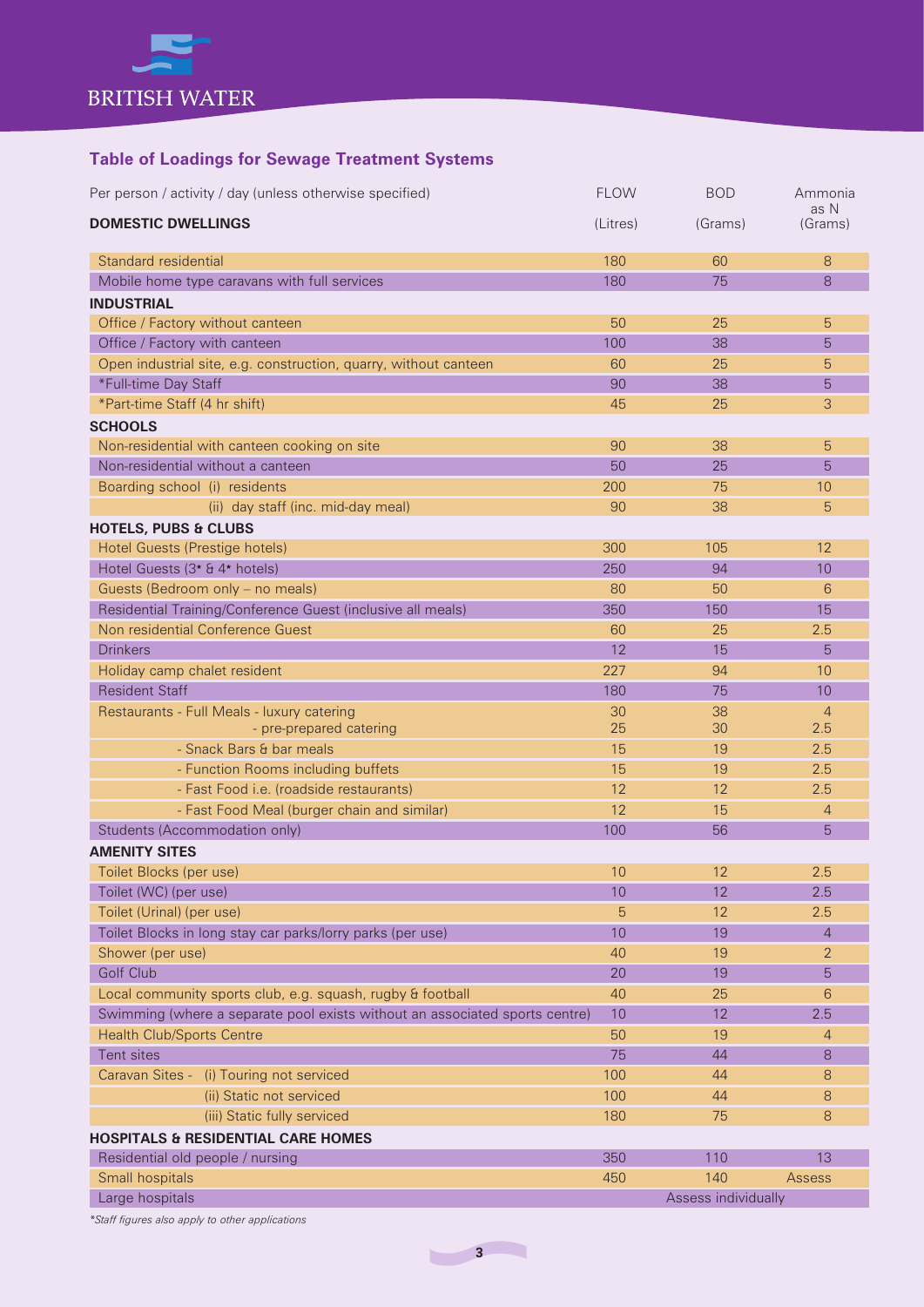### **BRITISH WATER**

- *After installation, if the system is overloaded, due to activities that were not previously identified by the owner/ purchaser of the system, then the manufacturer may not be able to assist with meeting the legal obligations of the permit provided by the regulator. The regulator has the right to review permits and change them if necessary.*
- *All sewage treatment system should be maintained according to the manufacturer's instructions by a certified engineer trained in accordance with the British Water Maintenance and Service Code of Practice.*

#### **5 Domestic housing**

- l A treatment system for a single house with **up to and including 3 bedrooms** shall be designed for a minimum population (P) of 5 people.
- The size of a treatment system for a single house with more than 3 bedrooms shall be designed by **adding 1 P** for **each additional bedroom** to the **minimum single house value of 5 P,** eg:
	- house with 3 bedrooms = **minimum 5 P system**
	- house with 4 bedrooms = **minimum 6 P system (5+1)**
	- house with 6 bedrooms = **minimum 8 P system (5+3).**
- **If** For groups of small 1 and 2 bedroom houses or flats
	- flat with 1 bedroom = **allow 3 P**
	- flat with 2 bedrooms = **allow 4 P**
- l A treatment system serving a group of houses shall be designed by adding together the P values for each house calculated independently, eg:
	- for a group of two houses (3 and 4 bedrooms, respectively) the system shall be for a minimum of 11 P  $(5+6)$
- l **If the calculated total P for a group of houses exceeds 12 P then some reduction may be made** to allow for the balancing effects on daily flow of a group of houses (round UP not down)
	- **Where the total is 13-25 P** multiply the total by 0.9 to give an adjusted P value, e.g. if there are four four-bedroom houses the total P will be 24 P (4 x 6) and the adjusted P will be 22 P (24 x  $0.9 = 21.6$ )
	- **Where the total is 26-50 P** multiply the total by 0.8 to give an adjusted P value, e.g. if there are four three-bedroom houses and three four-bedroom houses the total P will be 38 P (4 x 5 and 3 x 6) and the adjusted P will be 31 P (38 x  $0.8 = 30.4$ )
- l Where there are larger groups of houses, the P should be estimated using both the expected total load and the flow, considering both peak and total flow
- These are minimum recommended population (P) loads, they should not be modified downwards, upward modification may be necessary because of particular characteristics of each property or groups of properties.
- The above assessments of population (P) should be used for both existing and new properties,
- n *Larger luxurious houses tend to have greater loads and increased water consumption with variability.*
- *Holiday homes tend to have higher occupancies, with perhaps, lounges also acting as bedrooms. Holiday lets and second homes may be used intermittently*
- n *Check for unusual water uses such as spa baths, home brewing or home photo processing.*
- *Waste disposal units increase biological load.*
- Laundry chemicals and toxic substances will affect the *performance. (See below) It is assumed that laundry is not brought in, i.e. Team strips.*

#### **6 Commercial Premises**

- l Identify **ALL** the sources of waste.
- l Identify final maximum site usage/business expectations.
- The individual values provided for each function within the table assume that 100% of every application and load is quantified. **DO NOT** reduce values based on reduced expectations.
- All catering applications require the installation of adequately sized grease separators, removal or retention systems up-stream of the biological treatment equipment.

#### **7 Catering premises**

- Establish maximum (and minimum) daily load based on a 24 hour cycle.
- Check period of operation.
- l Identify dates of maximum loads, e.g. Mothering Sunday, Easter, Bank holidays, Fridays etc.
- **Identify load peaks, usually at lunch or evening.**
- *Flow balancing may provide an appropriate solution.*
- n *Where WDU and potato peelers are to be used calculate/ document the load.*
- *Identify the nature(s) of the catering in order to select the correct loading, eg*

| Bar snacks            | - ploughmans, sandwiches, basket meals,                   |
|-----------------------|-----------------------------------------------------------|
|                       | etc.                                                      |
| Pre-prepared catering | - frozen and chilled meals (not prepared on<br>site).     |
| Home cooked meals     | - fresh soups, fresh vegetables, casseroles,              |
|                       | etc.                                                      |
| Luxury catering       | - fully prepared on site with cream sauces,               |
|                       | home made desserts.                                       |
| Takeaways             | - Indian, Chinese, fish and chips, etc.                   |
| Fast food             | - roadside restaurants, burger chains, etc.               |
|                       | Function room catering - Establish "normal" style, may be |
|                       | sandwiches, or full buffet, home cooked                   |
|                       | meals, conference, wedding banquets, etc.                 |

- The biological unit must be protected from grease and fats. *Modern cooking uses light oils, which may not separate. The collection and containment of all forms of grease prior to the biological equipment is vital. Operate any grease system in full accordance with the manufacturer's instructions.*
- *Individual kitchen practices affect loads, i.e. leftovers on plates may be scraped into bins, or wet rinsed into system, the former to be encouraged, the latter should be discouraged or factored into the treatment plant design.*
- n *Premises serving beers may produce toxic caustic effluents due to the hygiene and cleaning regimes.*
- *The proportion of wastes from some sources can produce an effluent, which is difficult to treat, e.g. some Drive Through Fast Food establishments can have an effluent with a low organic content.*

#### **8 Hotels & Residential Centres**

- Establish "style and type" of hotel e.g. Prestige  $(5^*)$ , Bedroom only accommodation, Conference Centres, Resort Hotels with Sports and Spas, Treatment Centres, etc.
- Calculate total loading based on occupancy of at least 2 people per room.
- *Some hotels regularly have 4 occupants per room.*

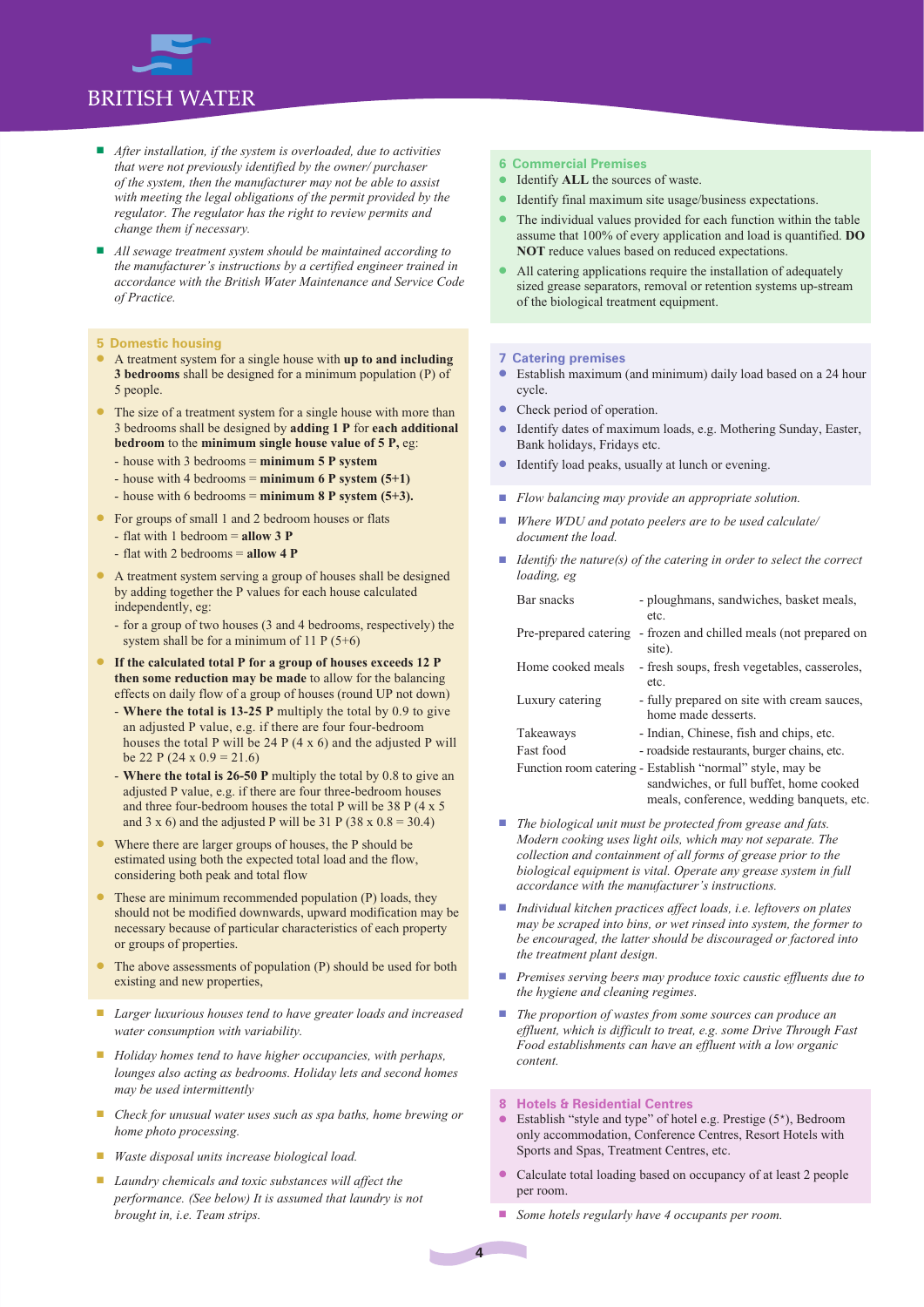

- Consider and add other hotel activities and waste functions.
- The volume/BOD figures are based on an expectation that guests *have an evening meal, drink and breakfast and that good kitchen practices are in place.*
- Add all other loads, considering non-resident uses, ie Lunches, Functions, Visiting Drinkers, Diners, etc.
- Consider periodicity of loads.
- l Ensure residential and training centre loadings reflect the complete meal plan, i.e. allow for lunch and afternoon tea, sports, etc.
- Special Events. Check provision of temporary facilities, e.g. summer marquees and allow for appropriate loading.
- **•** Consider any loads from outside catering.
- **9 Laundries**
- l Excepting domestic premises, it is assumed that all laundry functions are additional.
- l For each premises, identify which laundry items are done in house or sent off site.
- l Calculate the laundry load on the basis of the number of machines and the period of use.
- Sites with laundries must fit and maintain lint filters.
- *The chemical load (detergents) inhibits biological treatment, the laundry waste percentage of the normal maximum Flow usually needs to be less than 30% of the total load.*
- *Where the laundry percentage >30%, manufacturers select equipment on a different basis.*
- n *As a guide, where the hydraulic load from laundries is between 1-10%, system size increases by 10%, 11-20% increases by 20%, 21-30% increases by 30%.*
- *Excess/surplus detergents (above the recommended quantities) can affect the biological process.*
- *Discharge quality may be improved if operators use low/zero phosphate detergents.*

#### **10 Toilet Blocks**

- l Figures can also be assessed according to the sanitary equipment and control system installed.
- n *Automatically flushed urinals use 10 litres per hour; a single flush should not use more than 1.5 litres.*
- *Consider ladies and gents toilet facilities separately.*

#### **11 Sports Clubs**

- Calculate loadings on 100% usage for the sporting facility. The figure provided includes showering and toilet use by the sports person.
- Consider also the non-sporting uses, i.e. spectators' toilet use.
- Add drinkers, social members and staff.
- Add values for catering facilities.
- Check normal and exceptional catering provisions.
- l A swimming pool with no associated sports centre may be calculated using the number of swimmers, assume a toilet use per person, and by adding values for showers and spectators. Check duration of visits and modify for extended use.
- *Consider separate treatment or disposal of backwash waters from ancillary equipment, such as types of filtration and disinfectant removal in swimming pools.*

#### **12 Golf Clubs**

- l The values within the data table allow for light snacks and toilet use.
- Calculate additional allowances for showers.
- l Add values for other catering facilities (if other than light snacks).

#### **13 Hospitals**

- l The nature of the facility affects the design values. Some nursing homes have very high hydraulic loads as a result of the use of bedpans and their sanitation. Consider any disinfection equipment installed.
- With drugs and hygiene requirements of hospitals adjust the equipment size to compensate for treatability factors.
- *Disposal of unused/waste medicines is not permitted via the treatment facility.*

#### **14 Caravan Sites**

- <sup>l</sup> Establish nature of communal blocks, i.e. toilet, shower usage, laundry, etc.
- Where laundry equipment is installed, count the number of machines on site and period of use. Where possible, identify specific commercial machine details for volume and wash cycle duration.
- *Hydraulic loads of 100 litres per hour for 12 hours are not unusual.*
- l Loading figures quoted assume that wastes from chemical toilets do not enter the system as they must not be allowed to enter into the treatment plant.
- *A cesspool may be installed to receive chemical toilet waste for separate disposal.*

#### **15 Installation**

The following may affect which equipment is offered.

- The site.
- Location of treatment plant within the site.
- l Invert depth of installation (where possible, locate to permit gravity flow into and out of the system).
- Pumping equipment.
- Installation requirements.
- *Refer to manufacturer's specifications and installation manual.*
- Access for maintenance and servicing.
- *Refer to manufacturer's specifications and maintenance instructions.*
- The need for a sample chamber.
- **lacks** Discharge point.
- Soil percolation area or other tertiary treatment.